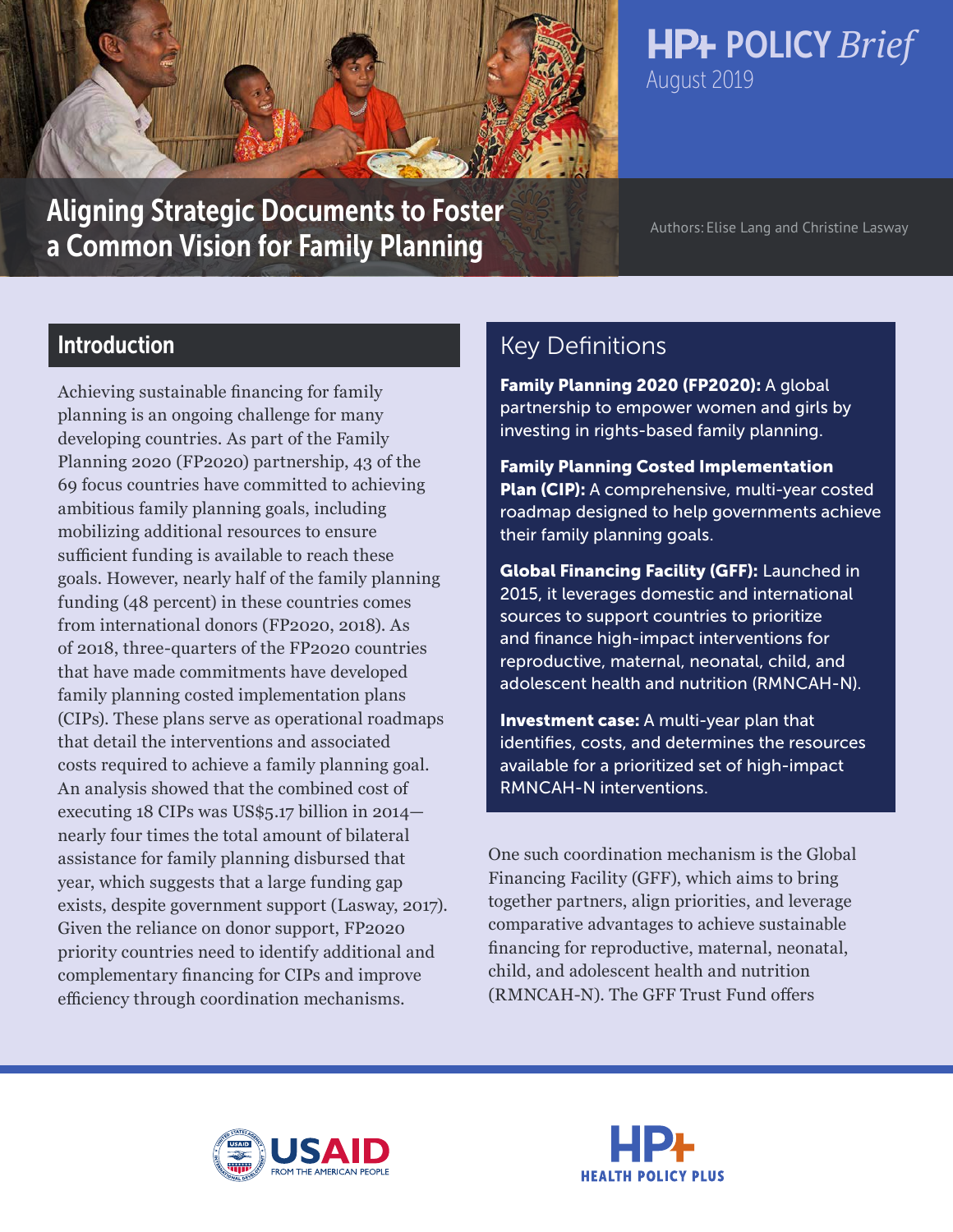modest grants to select countries that receive International Development Association and International Bank for Reconstruction and Development loans from the World Bank to advance RMNCAH-N indicators. GFF Trust Fund support is not intended to fully finance RMNCAH-N, instead aiming to leverage other development partner support and domestic funding for RMNCAH-N. The GFF requests that countries develop an RMNCAH-N investment case that highlights evidence-based RMNCAH-N priorities to be funded by all GFF stakeholders, including the government, civil society, the private sector, development partners, and the Trust Fund.

These investment cases serve as guiding documents to identify which RMNCAH-N priorities will be financed and how funds will be allocated. As a highly cost-effective RMNCAH-N intervention, family planning is included in investment cases, providing an opportunity for increased funding through this mechanism. Aligning CIPs and investment cases ensures that all relevant stakeholders are making strategic contributions toward achieving a common vision that optimizes the use of available resources for priority interventions and drives collaboration for planning, budgeting, financing, managing, monitoring, and evaluating investments. Creating synergies between a family planning program's CIP and the GFF RMNCAH-N investment case maximizes opportunities to fund family planning programs and to gain efficiencies in the use of limited resources.

The purpose of this document, developed by the U.S. Agency for International Development (USAID)-funded Health Policy Plus (HP+) project, is to examine how family planning stakeholders can leverage the CIP and investment case processes to address family planning funding needs. It aims to:

**1.** Highlight the extent to which family planning intervention priorities in CIPs and GFF investment cases are aligned and

identify which elements are less likely to be funded through the GFF process.

- **2.** Describe lessons learned in aligning the two strategic planning documents.
- **3.** Recommend steps for promoting alignment and synergies between future CIPs and investment cases.

This document is informed by desk reviews of investment cases and CIPs in 11 countries in addition to interviews with government partners from the Ministry of Health from the Democratic Republic of Congo, Ethiopia, Liberia, and Senegal and representatives from development partner organizations—including USAID, the United Nations Population Fund, and the World Bank—as well as GFF headquarters staff.

# Defining Alignment: Expectations for CIPs and Investment Cases

For the purpose of this document, "alignment" is defined as the extent to which an investment case and a CIP reflect the same family planning priorities and goals—though the analysis needs to take into consideration the different purposes, scopes, and development processes of these two strategic documents.

The primary purpose of a CIP is to describe what interventions a country should implement to achieve its family planning goals and how much these interventions will cost. As such, the CIP is comprehensive and reflects all of the essential elements of a functioning family planning program, including new, sometimes ambitious initiatives. A CIP includes all cost requirements to fund ongoing and new interventions needed to reach family planning goals, irrespective of the resource envelop available. The CIP also highlights a select list of high-priority interventions for investment, referred to as strategic priorities. Conversely, the GFF-supported investment case includes a limited, prioritized set of high-impact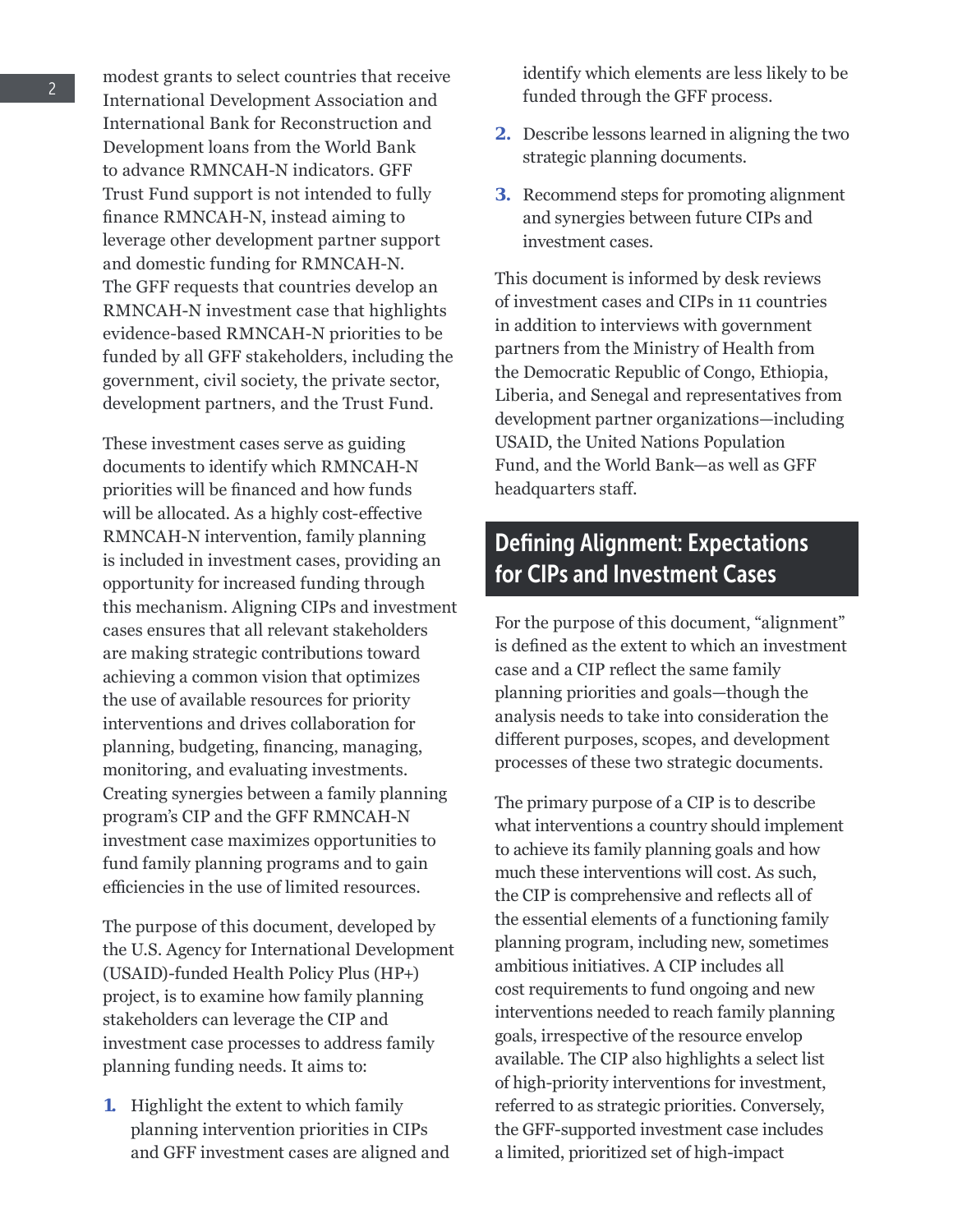| Table 1. CIPs and RMNCAH-N Investment Cases by Country |  |  |
|--------------------------------------------------------|--|--|
|--------------------------------------------------------|--|--|

| <b>Chronology</b>                                          | <b>Country</b>                  | <b>CIP Timeframe</b> | <b>RMNCAH-N Investment</b><br><b>Case Timeframe</b> |
|------------------------------------------------------------|---------------------------------|----------------------|-----------------------------------------------------|
|                                                            | Cameroon                        | 2015-2020            | 2017-2020                                           |
|                                                            | Democratic Republic of<br>Congo | 2014-2020            | 2017-2030                                           |
| <b>CIP developed first</b>                                 | Guinea                          | 2014-2018            | 2017-2020                                           |
|                                                            | Nigeria                         | 2014-2018            | 2017-2030                                           |
|                                                            | Senegal                         | 2016-2020            | 2018-2022                                           |
|                                                            | Kenya                           | 2017-2020            | 2014/15-2019/20                                     |
| Investment case developed first                            | Liberia                         | 2018-2022            | 2016-2020                                           |
|                                                            | Tanzania                        | 2018-2023            | 2016-2020                                           |
|                                                            | Bangladesh                      | 2016-2020            | 2016-2021                                           |
| <b>CIP</b> and investment case<br>developed simultaneously | Ethiopia                        | 2015/16-2020         | 2015/16-2019/20                                     |
|                                                            | Uganda                          | 2015-2020            | 2015/16-2019/20                                     |

RMNCAH-N investments—the costs of which are intended to fit within the available resource envelop. Family planning competes with other RMNCAH-N programs for inclusion in this prioritized set of investments.

While the differences between the two strategic documents mean that investment cases cannot be expected to reflect all family planning interventions included in the CIP, investment cases should reflect at least a subset of CIP strategic priorities—especially if the case is developed after a CIP. Similarly, family planning priorities in investment cases should be reflected in CIP strategic priorities—especially if developed after the investment case. An exception to this is when new data, reforms, or other contextual changes warrant changes in the selection of the priority interventions.

# RMNCAH-N Investment Cases in 11 Countries

# **Overview**

As of July 2019, of the 36 countries that receive GFF support and funding, 33 have made

FP2020 commitments, 24 have a CIP, and 12 have completed their RMNCAH-N investment cases. Table 1 shows the 11 countries that have both CIPs and RMNCAH-N investment cases and the timeframes for those strategy documents. Mozambique is the twelfth country that has completed its investment case, but its CIP is still in development as of July 2019. The majority of the countries developed their CIPs and RMNCAH-N investment cases in different years and for different periods of performance. Most launched their CIP before developing an investment case; however, Kenya, Liberia, and Tanzania developed a CIP after developing the investment case.

# **Alignment of Family Planning Goals**

All investment cases and CIPs reflect family planning goals in terms of modern contraceptive prevalence rate (mCPR). To foster a common vision for family planning, the two strategic documents should reflect the same family planning goal. However, this is often not the case because CIPs and investment cases are developed at different periods of time, have different periods of performance, and use different methodologies to project mCPR goals.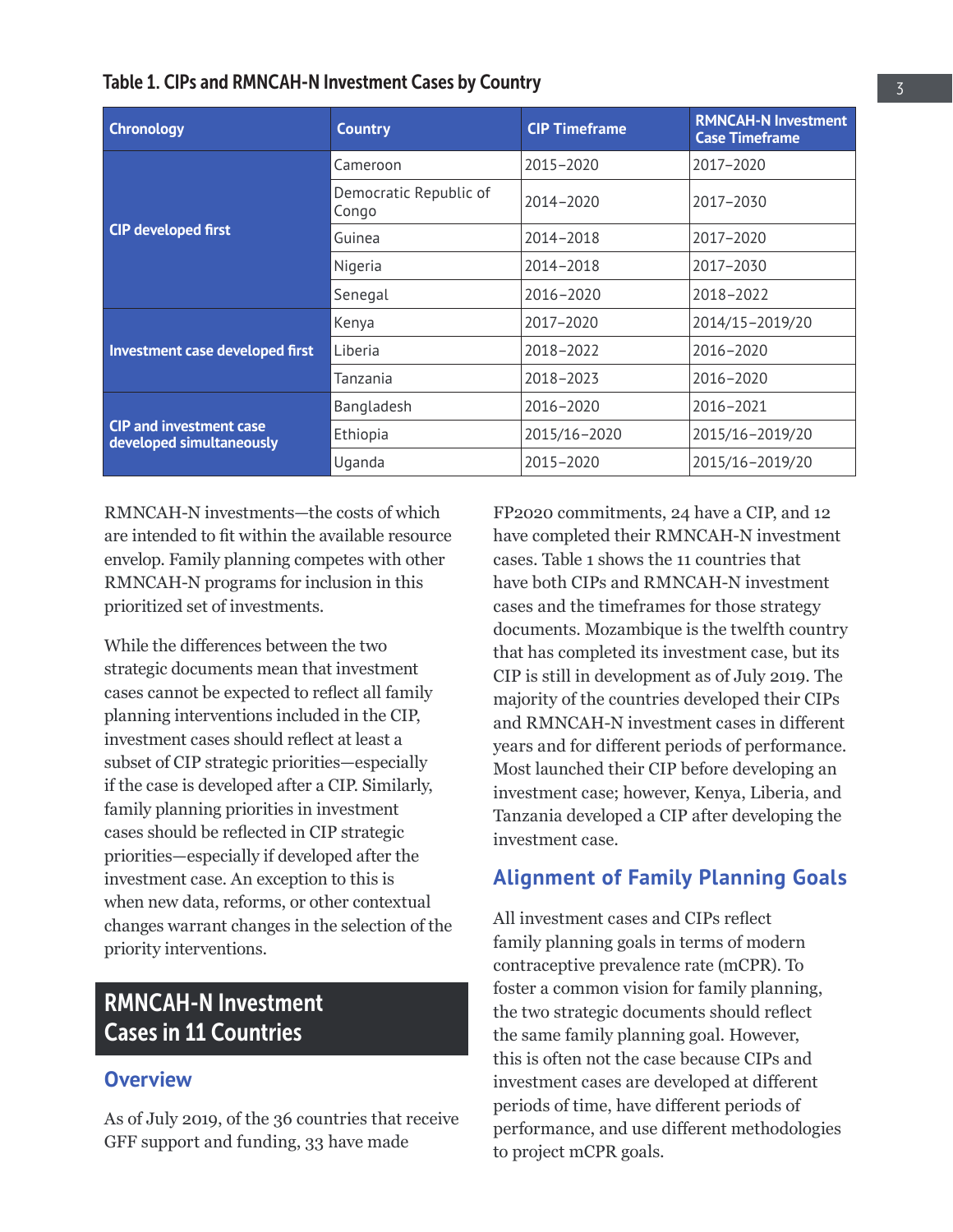Five of the eleven countries have an investment case and a CIP that end in 2020. However, of these, only three countries (Cameroon, Ethiopia, and Uganda) reflect the same mCPR goal in both strategic documents. The two other countries that have end dates of 2020 (Kenya and Liberia) did not have the same mCPR goal in their documents. During the development of its CIP, Kenya conducted a comprehensive review and projection modeling exercise to determine its mCPR goal. Stakeholders agreed on a 58 percent mCPR goal, as opposed to 72 percent as articulated in the investment case. In Liberia, new family planning data from the 2016 Malaria Indicator Survey became available during the CIP development process, requiring a revision of the mCPR goal. The survey data showed that mCPR among all women had grown to 30.7 percent, surpassing its investment case

mCPR goal of 26 percent by 2021. Based on this finding, stakeholders agreed to adopt a projected mCPR goal of 39.7 percent by 2022 in the CIP. While Bangladesh's investment extends one year beyond the end of the CIP, the mCPR goals are aligned, as they both represent a 1.8 percentage point increase each year.

All investment cases include a concrete mCPR target and family planning indicator(s) in the monitoring and evaluation results framework. However, the degree to which family planning is highlighted as an overall priority in the investment case varies by country (see Table 2). Family planning may be mentioned in an objective, key result area, or priority area (depending on the language in the investment case); alternatively, it may only be mentioned as an activity under an objective or in the budget.

| <b>Country</b>                  | <b>Priority level*</b> | <b>Specific inclusion</b>                                                                                                                                           |  |
|---------------------------------|------------------------|---------------------------------------------------------------------------------------------------------------------------------------------------------------------|--|
| Bangladesh                      | High                   | Family planning included in one of eight objectives                                                                                                                 |  |
| Cameroon                        | High                   | Family planning included in one of four objectives                                                                                                                  |  |
| Democratic<br>Republic of Congo | l ow                   | Family planning included as an activity in one of six priority areas                                                                                                |  |
| Ethiopia                        | High                   | Two family planning-related strategic objectives (out of 31)                                                                                                        |  |
| Guinea                          | Low                    | Family planning mentioned only once as a high-impact intervention;<br>cost detailed in budget                                                                       |  |
| Kenya                           | High                   | Family planning recognized as 1 of 10 strategies to improve<br>RMNCAH-N; included as a budget line item                                                             |  |
| Liberia                         | Low                    | Family planning, related to adolescent health, included as an activity in<br>one of six priority investment areas                                                   |  |
| Nigeria                         | Low                    | Family planning not included in an objective but included in minimum<br>package of services; included as a budget line item                                         |  |
| Senegal                         | Medium                 | Family planning included as an activity in two of five priorities;<br>included in services package                                                                  |  |
| Tanzania                        | High                   | Family planning recognized as a separate program containing five key<br>result areas with budgets                                                                   |  |
| Uganda                          | High                   | Family planning mentioned in three of five priority areas; included in<br>core service package; included as a budget line item; mentioned in<br>strategic framework |  |

#### Table 2. Family Planning Representation in Investment Cases

*\* High indicates family planning is included in an objective/priority area; medium indicates family planning is included as an activity under more than one objective/priority area; low indicates family planning is included in one or no activity under an objective/priority area, or rarely mentioned.*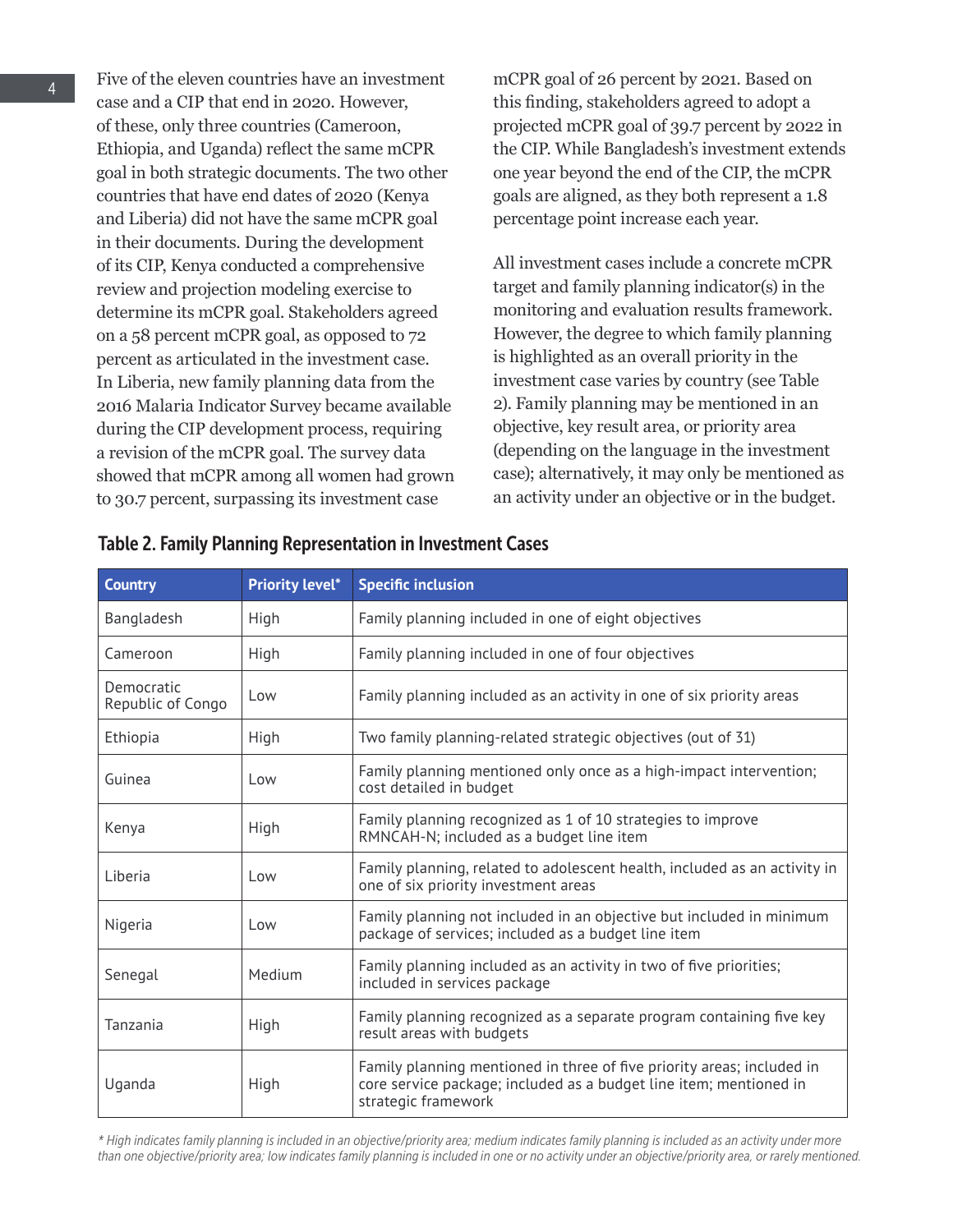## **Alignment of Family Planning Intervention Priorities**

In all 11 CIPs, interventions are expressed within programmatic thematic areas, including supply, demand creation, commodity security/ supply chain, enabling environment (including policy, financing, and advocacy), monitoring and evaluation, and coordination. The extent to which family planning intervention priorities are included in the investment case varies across countries (Table 3). While family planning interventions under the thematic areas of service delivery, demand creation, and supply chain are often included in investment cases, those under enabling environment, monitoring and evaluation, and coordination are less frequently mentioned. Financing is often mentioned in the investment cases, although generally not specific to family planning. It is assumed that all investment cases include the cost of buying contraceptives and commodities; however, four of the eleven investment cases did not mention family planning-specific commodity procurement in the text of the document. While the investment case is broader than the CIP (i.e., covers the realm of RMNCAH-N) and therefore is not expected to cover all aspects of every RMNCAH-N program, exclusion of certain key thematic areas could suggest a degree of misalignment among family planning strategic priorities between the two documents. Alternately, this could reflect the thematic areas, such as service delivery, that are generally of higher priority for in-country stakeholders. Investment cases tend to focus more on strengthening systems, such as human resources, information systems, and financing; program-specific interventions, such as a family planning policy, might be less likely to be included. However, this represents a missed opportunity for the investment cases to prioritize funding for pivotal interventions such as policy development.

As summarized in Table 3, most of the family planning interventions included in the investment cases (except those denoted with an asterisk) are strategic priorities in the respective country's CIP, irrespective of whether the CIP was developed before or after the investment case. This reflects alignment and consistency in how a country defines its priority interventions. However, thematic area priorities are not always the same. For example, to address demand in Kenya, a voucher program for demand creation was proposed in the investment case in 2014, yet the 2017 CIP focused on community-level engagement and awareness building. It is possible that in these countries, new data or different stakeholder perspectives facilitated a revision of the priority interventions as was the case in Liberia and Nigeria—or these discrepancies could represent a lack of coordination during planning. For example, in Nigeria, while increasing government financing for family planning was a strategic priority in the CIP, the investment case identified different and more specific ways of funding family planning based on the National Health Act and recent health financing strategy, which were not yet approved when the CIP was launched.

As the investment case is broader than the CIP and isn't expected to cover every aspect of every RMNCAH-N program, some strategic priorities in most of the CIPs were not mentioned in the corresponding investment cases. These gaps represent missed opportunities to fund family planning. For example, Cameroon's CIP includes policy activities, such as standardizing the price of commodities, but this type of activity is not included in the investment case. In Uganda, community-level distribution of family planning services is prioritized in the investment case, but improved forecasting and logistics management was not a priority, as it was in the CIP.

In Kenya, Liberia, and Tanzania, where the investment case was developed prior to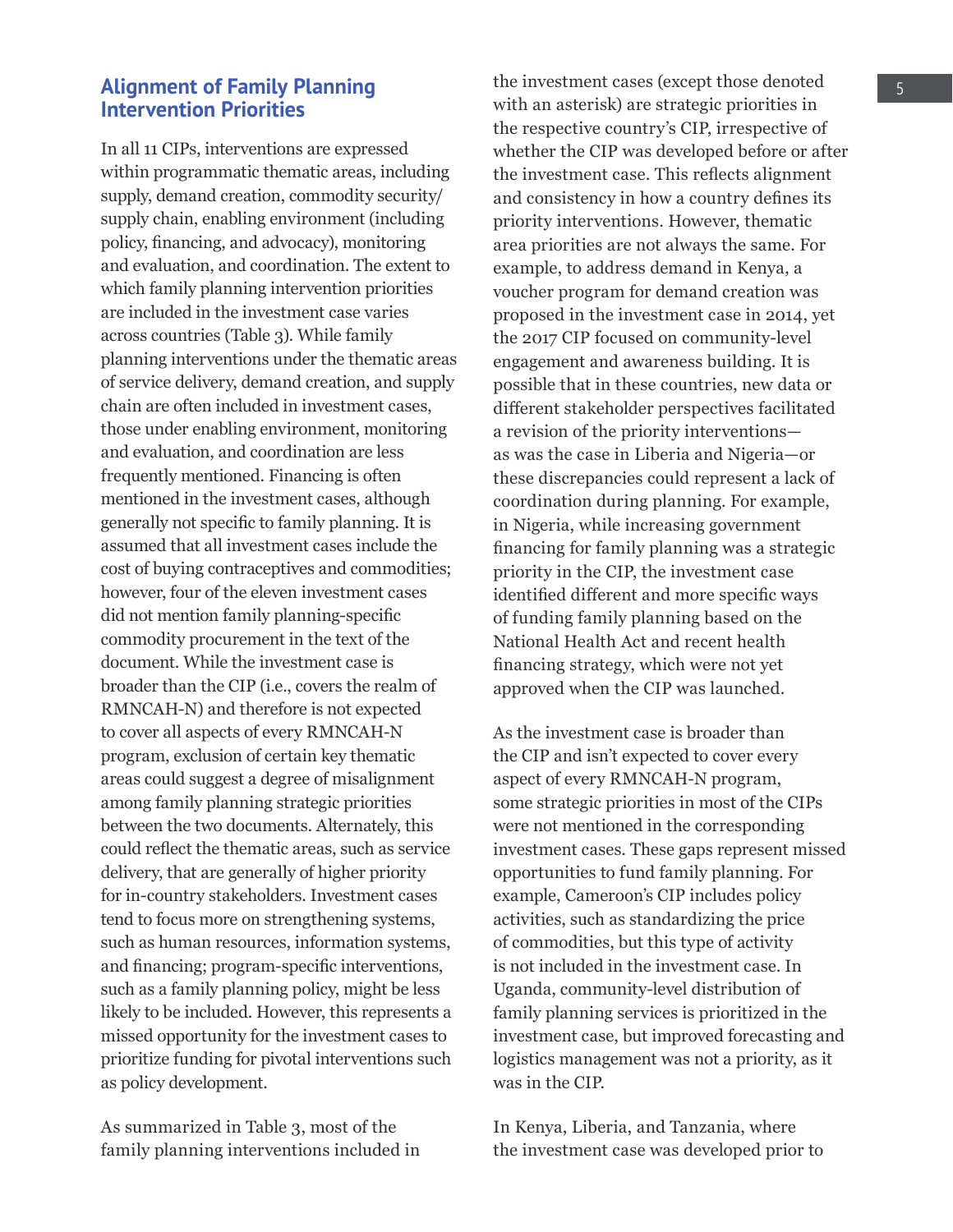# Table 3. Family Planning Intervention Areas Included in RMNCAH-N Investment Cases

| <b>Country</b>                     | <b>Contraceptive and</b><br>commodity procurement                                                                              | <b>Service delivery</b>                                                                               | <b>Demand creation</b>                           | <b>Supply chain and</b><br>distribution                                           | <b>Financing</b>                                                                                                                                             |
|------------------------------------|--------------------------------------------------------------------------------------------------------------------------------|-------------------------------------------------------------------------------------------------------|--------------------------------------------------|-----------------------------------------------------------------------------------|--------------------------------------------------------------------------------------------------------------------------------------------------------------|
| Bangladesh                         | Availability and<br>quality of all methods                                                                                     | Community<br>services; youth;<br>qualified<br>personnel; long-<br>acting reversible<br>contraceptives | Community<br>engagement;<br>youth                | Warehousing;<br>distribution                                                      | Not mentioned                                                                                                                                                |
| Cameroon                           | Financing for<br>commodity<br>procurement                                                                                      | Training;<br>integration; youth                                                                       | Community<br>engagement;<br>social marketing     | Ouantification<br>and new supply<br>chain platform*                               | Government<br>contribution to<br><b>RMNCAH</b>                                                                                                               |
| Democratic<br>Republic of<br>Congo | Financing for<br>contraceptives<br>(government<br>and donors)                                                                  | Youth; qualified<br>personnel                                                                         | Not mentioned                                    | Forecasting<br>capacity                                                           | Government<br>contribution for<br>contraceptives                                                                                                             |
| Ethiopia                           | Not mentioned                                                                                                                  | Universal access<br>to family planning;<br>youth                                                      | Community<br>engagement;<br>youth                | Forecasting and<br>reporting                                                      | Government budget<br>for health                                                                                                                              |
| Guinea                             | Not mentioned                                                                                                                  | Inclusion of<br>family planning in<br>essential benefits<br>package                                   | Not mentioned                                    | Not mentioned                                                                     | Not mentioned                                                                                                                                                |
| Kenya                              | Contraceptive/<br>commodity security;<br>financing for<br>contraceptives through<br>national and county-<br>pooled procurement | Training;<br>integration; youth                                                                       | Voucher program<br>for youth<br>and underserved* | Community-<br>based distribution<br>and efficiency;<br>forecasting;<br>reporting* | Not mentioned                                                                                                                                                |
| Liberia                            | Contraceptive<br>procurement                                                                                                   | Inclusion of<br>family planning in<br>offered package<br>of services                                  | Youth/<br>adolescents                            | Distribution and<br>supply management<br>system; community-<br>level distribution | Government<br>allocation to health                                                                                                                           |
| Nigeria                            | Not mentioned                                                                                                                  | Qualified staff                                                                                       | Not mentioned                                    | Stockout reduction*                                                               | Inclusion of family<br>planning under<br><b>Basic Health Care</b><br><b>Provision Fund</b><br>and in state health<br>investment project<br>benefits package* |
| Senegal                            | Contraceptive<br>procurement (donors)*                                                                                         | Training;<br>community-level<br>provision; private<br>sector                                          | Male<br>engagement;<br>youth                     | Community-based<br>distribution;<br>quality control and<br>coordination           | Government<br>contribution to<br><b>RMNCAH</b>                                                                                                               |
| Tanzania                           | Commodity<br>procurement                                                                                                       | Training;<br>integration; youth                                                                       | Community<br>engagement                          | Distribution                                                                      | Government<br>contribution to<br><b>RMNCAH</b>                                                                                                               |
| Uganda                             | Not mentioned                                                                                                                  | Community-<br>level provision,<br>especially to<br>young adults                                       | Community<br>engagement                          | Community-<br>level distribution*                                                 | Sub-national<br>government<br>budget allocations<br>to high-impact<br>interventions*                                                                         |

*\* Not a strategic priority area in the CIP.*

6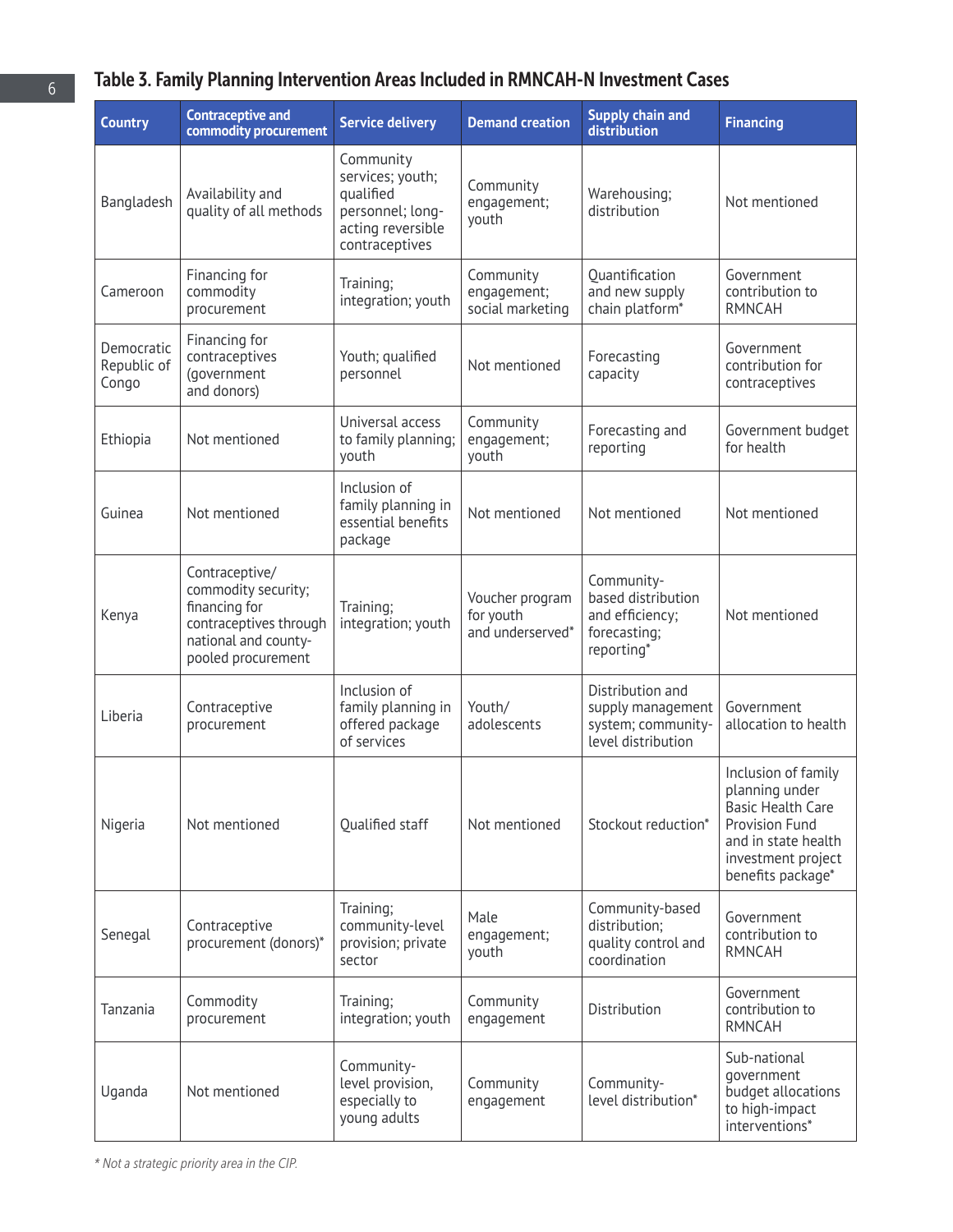the CIP, it was used as a key government policy document to inform CIP vision and goals. Despite having different processes for prioritizing interventions, the extent to which family planning priority investments included in the investment case are reflected in the CIPs is relatively similar, particularly for Tanzania and Liberia. Interventions prioritized in Kenya's investment case, such as postpartum family planning, provision of long-acting permanent methods, and training pharmacy staff, are not strategic priorities in the CIP. However, they share a focus on financing commodities, private sector engagement, and youth-friendly services.

Regarding the countries that developed their RMNCAH-N investment case after the CIP, in general, the CIP's main strategic priorities are reflected in the investment case. For example, the Democratic Republic of Congo and Cameroon both prioritized access to family planning for youth and adolescents in their CIPs, which is also reflected in the

There were many competing priorities in the investment case. We wish we could expand on family planning and have it be largely reflected, but it was difficult to include more when other areas, such as maternal mortality, were also key priorities.

—Liberia RMNCAH-N stakeholder

investment cases. Senegal included community provision of family planning in both its CIP and investment case. However, most CIPs also prioritize strengthening the policy and enabling environment, though this intervention area is not included in any investment case. This may be due to the fact that CIPs are specific to family planning, while interventions in investment cases are often more systemsoriented. Countries such as Guinea, where family planning was rarely mentioned in the investment case, may encounter greater challenges in leveraging GFF support for family planning.

| <b>Country</b>                  | <b>Total cost of</b><br>CIP (US\$) | <b>Annual cost</b><br>of CIP | Total cost of family planning in<br>investment case (US\$)                                                 | <b>Annual total cost of family</b><br>planning in investment case |
|---------------------------------|------------------------------------|------------------------------|------------------------------------------------------------------------------------------------------------|-------------------------------------------------------------------|
| Bangladesh                      | \$1.4 billion                      | \$275.5 million              | Not available                                                                                              | Not available                                                     |
| Cameroon                        | \$74.4 million                     | \$12.4 million               | Not available                                                                                              | Not available                                                     |
| Democratic<br>Republic of Congo | \$242.3 million                    | \$34.6 million               | Not available                                                                                              | Not available                                                     |
| Ethiopia                        | \$285 million                      | \$57 million                 | \$604.7 million for RMNCAH-N nationally                                                                    | \$120.9 million                                                   |
| Guinea                          | \$23.7 million                     | \$4.74 million               | \$43.2 million for contraceptives                                                                          | \$10.8 million                                                    |
| Kenya                           | \$325 million                      | \$81 million                 | \$184 million nationally<br>\$84 million for 20 priority counties                                          | \$16.8 million                                                    |
| Liberia                         | \$45.7<br>million                  | \$9.14 million               | \$27.7 million for reproductive, maternal,<br>neonatal, adolescent and community<br>health in six counties | \$5.5 million                                                     |
| Nigeria                         | \$603 million                      | \$120.6 million              | Not available                                                                                              | \$26 million                                                      |
| Senegal                         | \$76.4<br>million                  | \$15.28<br>million           | \$57.7 million for a package of<br>RMNCAH-N services nationally                                            | \$11.54 million                                                   |
| Tanzania                        | \$205 million                      | \$41 million                 | \$446 million nationally                                                                                   | \$89.2 million                                                    |
| Uganda                          | \$235 million                      | \$47 million                 | \$211.6 million nationally                                                                                 | \$42.3 million                                                    |

#### Table 4. CIP and Investment Case Costs for Family Planning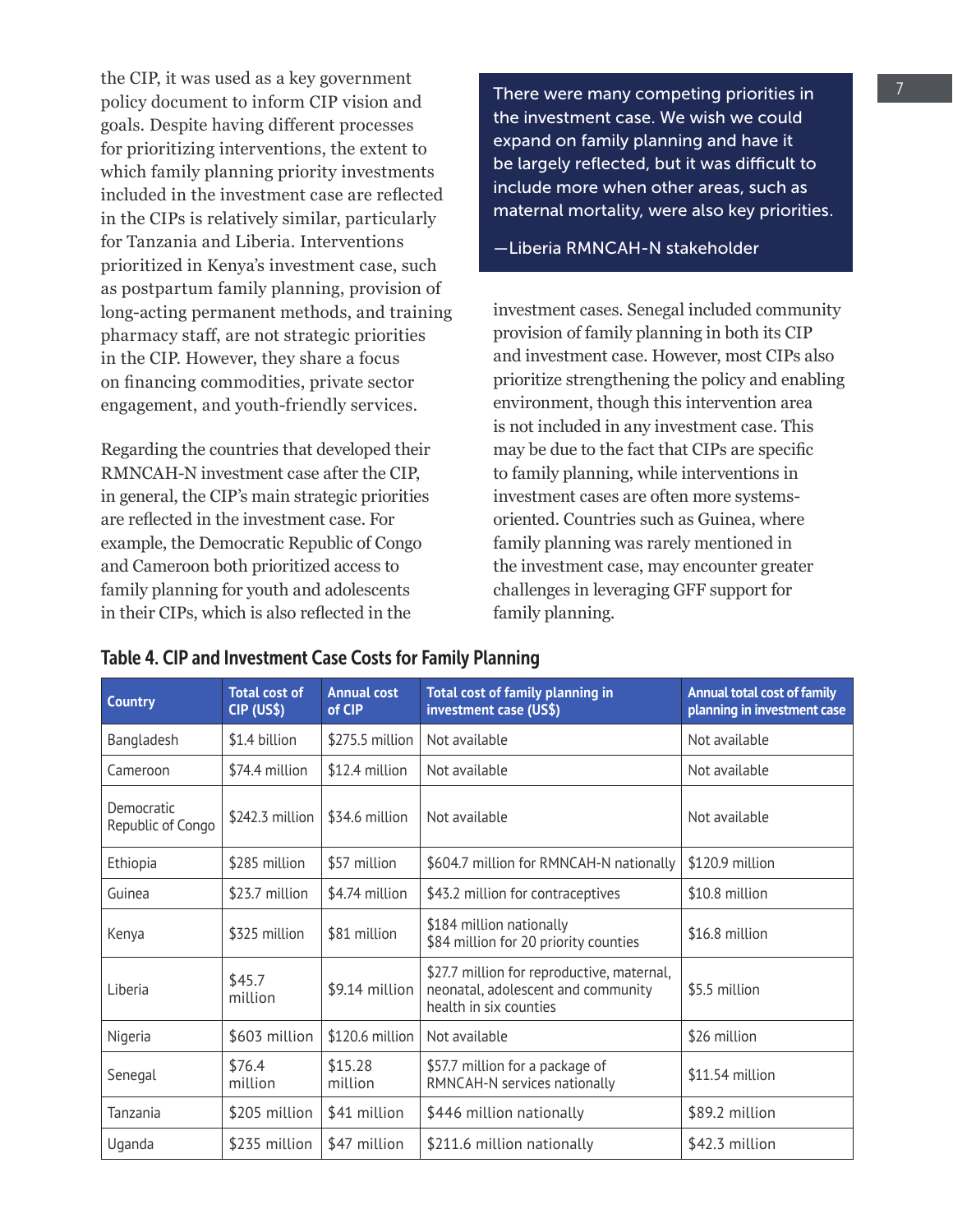## **Family Planning Costs in CIPs and Investment Cases**

While family planning was partially included in all the investment cases, not all the cases provide a detailed breakdown of the budget by service/program. It is therefore challenging to track the resources that are needed and available to fund family planning services outlined in the investment case, as reflected in Table 4. As previously mentioned, while the CIP reflects all of the needs of the family planning program in addition to aspirational, new, or scale-up activities, the investment case considers the resources available as a ceiling for interventions and activities. Given this, the investment case is not intended to fully fund the CIP. With the exception of Guinea, which may have underestimated family planning needs in the costing of its CIP, investment cases will not be able to support the full ambitions of the CIPs. However, the family planning costs in Senegal and Uganda's investment cases come relatively close to funding annual needs.

# Lessons Learned from CIP and Investment Case Development

To better understand the connection between the CIP and the investment case and learn how countries approached the processes differently, HP+ interviewed stakeholders from the Democratic Republic of Congo, Ethiopia, Liberia, and Senegal who were involved in developing either one or both of these documents. The stakeholders come from development partner organizations including USAID, the United Nations Population Fund, and the World Bank, as well as government partners from Ministries of Health.

## **How CIPs Informed Family Planning Priorities in GFF Investment Cases**

The existing CIPs were used as a key resource document in the development of the investment case in both the Democratic

Republic of Congo and Senegal. Stakeholders noted that the alignment of the CIP with other national documents, such as the health sector strategic plan, was helpful. The CIP was used in the development of the situational analysis, objectives, and costing of the investment case. Family planning stakeholders were included throughout the investment case development process and were given the opportunity to provide input; however, key informants noted that a general lack of understanding of the GFF process, governance, expectations, and funding commitments made it challenging for stakeholders to understand how to engage in the process.

While one of the goals of the GFF is to use the Trust Fund to leverage additional funding from national governments for RMNCAH-N, gaps remain. For example, in the Democratic Republic of Congo, both the investment case and the CIP prioritized expanded quality service delivery for family planning, especially among young people and adolescents; improved supply chain; and increased government financing for contraceptives. Ideally, investment cases are developed to adequately fund all priorities; however, a 32 percent funding gap for the entire Democratic Republic of Congo investment case existed, based on resource mapping. As a result, a financing gap for contraceptives persists, representing about 22 percent of the total CIP budget. Similarly, in Senegal, even though family planning is included in the investment case, some stakeholders felt that it did not receive enough support to cover declining development partner resources, particularly for commodities. In contrast, the Senegal CIP includes availability of commodities as a priority.

While the GFF investment case prioritizes family planning and other RMNCAH-N areas, it also prioritizes key subnational areas to be recipients of funding—unlike CIPs, which include national-level needs. Family planning was included in the criteria used to identify priority subnational areas of focus in the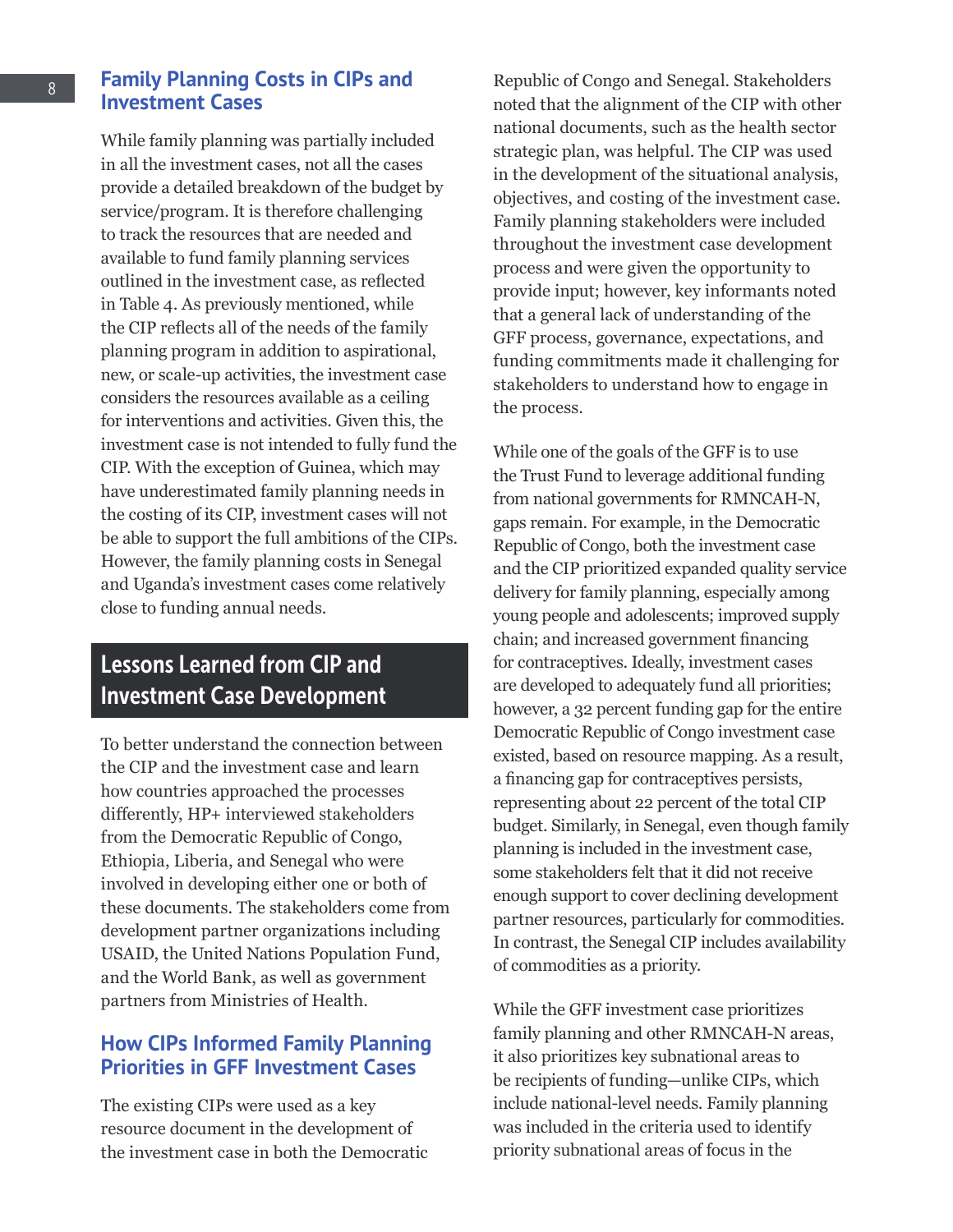Democratic Republic of Congo and Senegal investment cases. In the Democratic Republic of Congo, stakeholders prioritized 14 provinces in the investment case by using a scoring method to select provinces with the poorest health indicators, which included mCPR, medicine availability, poverty rates, mortality rates, and malnutrition rates. In Senegal, stakeholders used a similar prioritization methodology, reviewing key indicators—including mCPR—to identify regions most in need of each intervention.

## **How the GFF Investment Case Informed CIP Priorities**

The CIP development processes in Tanzania and Liberia included deliberate steps to facilitate alignment between the two documents to the extent possible. The CIP technical support teams in both countries held consultations with GFF focal persons at the country and secretariat level to understand the family planning investments prioritized in the investment cases. The technical support teams reviewed the investment cases and attempted to reflect the same performance goals in the CIP. For example, Liberia's CIP goal to reduce teenage pregnancy from 31 to 25 percent is based on the country's investment case. Similarly, Tanzania's CIP goal of increasing the number of service delivery points providing youth-friendly reproductive health services from 30 percent to 80 percent is adopted from the investment case.

Despite CIP and investment case prioritization processes varying across countries, both

documents often reflect very similar priority investments. In Tanzania, the CIP and the investment case both included interventions that are most likely to accelerate mCPR growth: provision of postpartum family planning, addressing social norms that hinder family planning uptake, and reducing commodity stockouts. The Liberia CIP prioritized youthrelated family planning interventions based on their feasibility and impact potential. These priority investments in adolescent health also mirror the investment case priority investments.

# Recommendations: Actionable Steps to Inform the Development Process

Based on lessons learned from the literature review and key informant interviews, the following are actionable recommendations on how best to use each strategic document to inform the other and ensure active and effective involvement of key stakeholders in the development process.

## **Using the CIP to Inform the GFF Investment Case**

The GFF investment case development process is structured around seven steps (see Figure 1). At each step, family planning stakeholders can take actions to ensure full engagement and appropriate alignment of family planning services with the CIP.



#### Figure 1. GFF Investment Case Development Process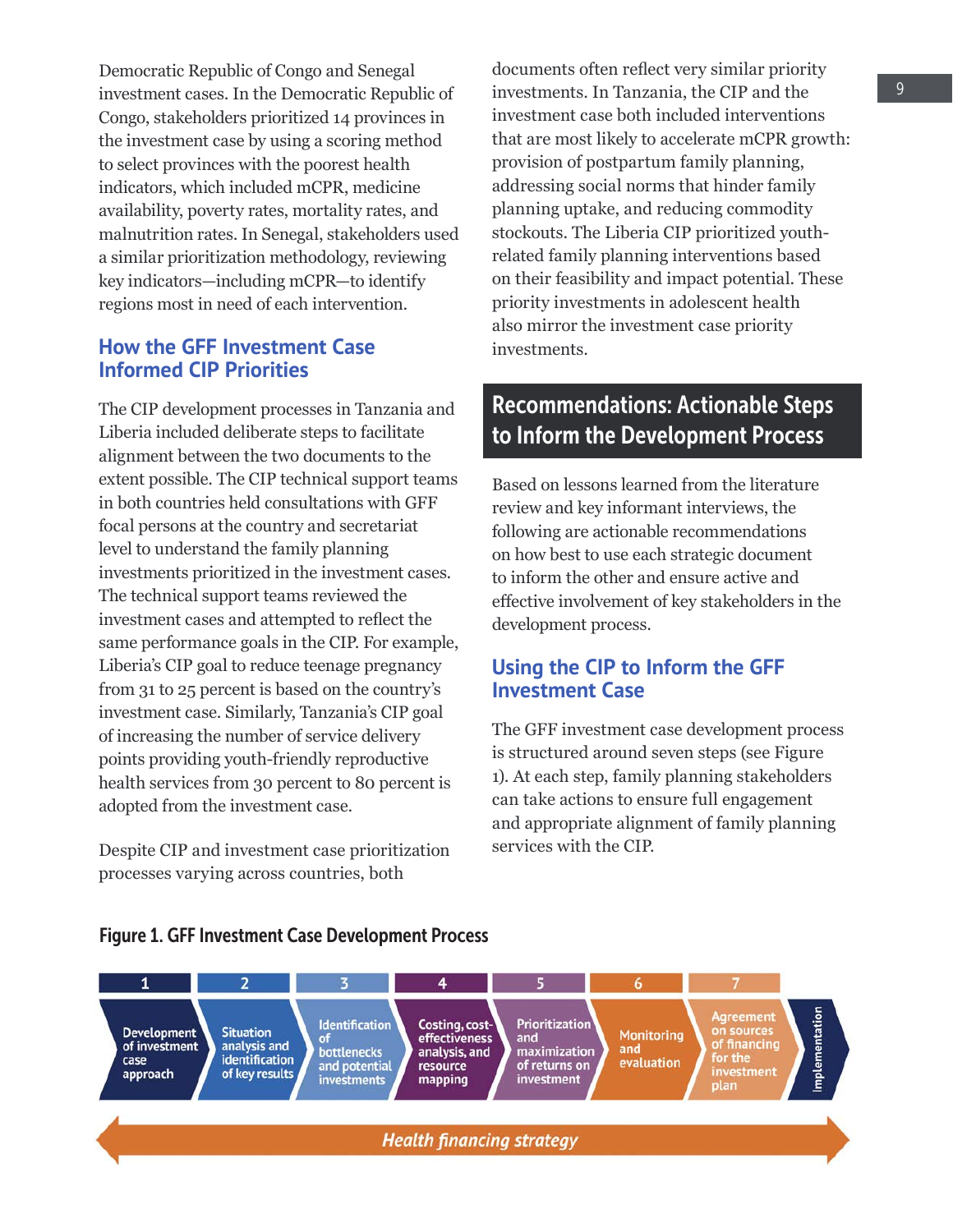#### Step 1: Development of investment case approach

- Ensure that family planning stakeholders from the CIP and/or technical working group are at the table, including stakeholders from civil society, regional governments, and the Ministry of Finance. Central-level government leadership during the investment case development is key—however, input from the sub-national level where GFF investments are going to be most focused is also critical.
- Develop the capacity of the technical working group to have a solid understanding of the GFF, its purpose, and how it relates to family planning.

#### Step 2: Situational analysis and identification of key results

- Many systems challenges and bottlenecks are included in the CIP's situational analysis and inform the development of the strategic priorities. To reduce duplication of efforts, this evidence can be used in the development of the investment case, especially if the investment case is being developed soon after the CIP is finalized and no new data are available to inform decision-making.
- Family planning should be included in the review of RMNCAH-N performance, aligning priority populations and systems-related challenges with the CIP. For example, if adolescents are identified as a key population in the CIP, this information should be reflected in the investment case situational analysis. In addition, systems challenges included in the CIP, such as a health information system that does not adequately capture family planning data, should also be included in the investment case.

#### Step 3: Identification of bottlenecks and potential investments

• Review the situational analysis chapter of the CIP to identify bottlenecks and challenges to adequate delivery and use of family planning services.

- Family planning is a high-impact intervention. During the first prioritization process, use the ImpactNow analysis from the CIP process to advocate, as needed, for the inclusion of family planning as a priority intervention in the investment case.
- When using **EQUIST**, an online equity tool developed by the United Nations Children's Fund, to help determine RMNCAH-N priorities, add family planning to the mix of interventions used to create scenarios that will serve as options for prioritized sets of interventions for the GFF, partners, and government investment. As a highly costeffective intervention, family planning will lead to favorable impacts.

## Step 4: Costing, cost-effectiveness analysis, and resource mapping

- Use the [CIP costing tool](http://www.healthpolicyplus.com/pubs.cfm?get=2101), especially for commodities, to contribute to the investment case costing exercise. The unit costs and projected users by method mix can be inputs to the **OneHealth** [tool](https://www.avenirhealth.org/software-onehealth), a strategic planning tool often used to cost investment cases. The program management costs provided in the CIP, such as the standard costs for a meeting or consultant, are also helpful inputs.
- If a financial gap analysis was completed to support the CIP, use the mapping of family planning partner allocations to inform the resource mapping exercise. The gap analysis should indicate who is supporting family planning, how much support they provide, and what programs/activities they support. This resource mapping information will help determine where the priority funding gaps are, what needs additional support, and who may be best positioned to support it.

## Step 5: Prioritization and maximization of returns on investment

• If the estimated costs of the priorities are greater than the resources available, the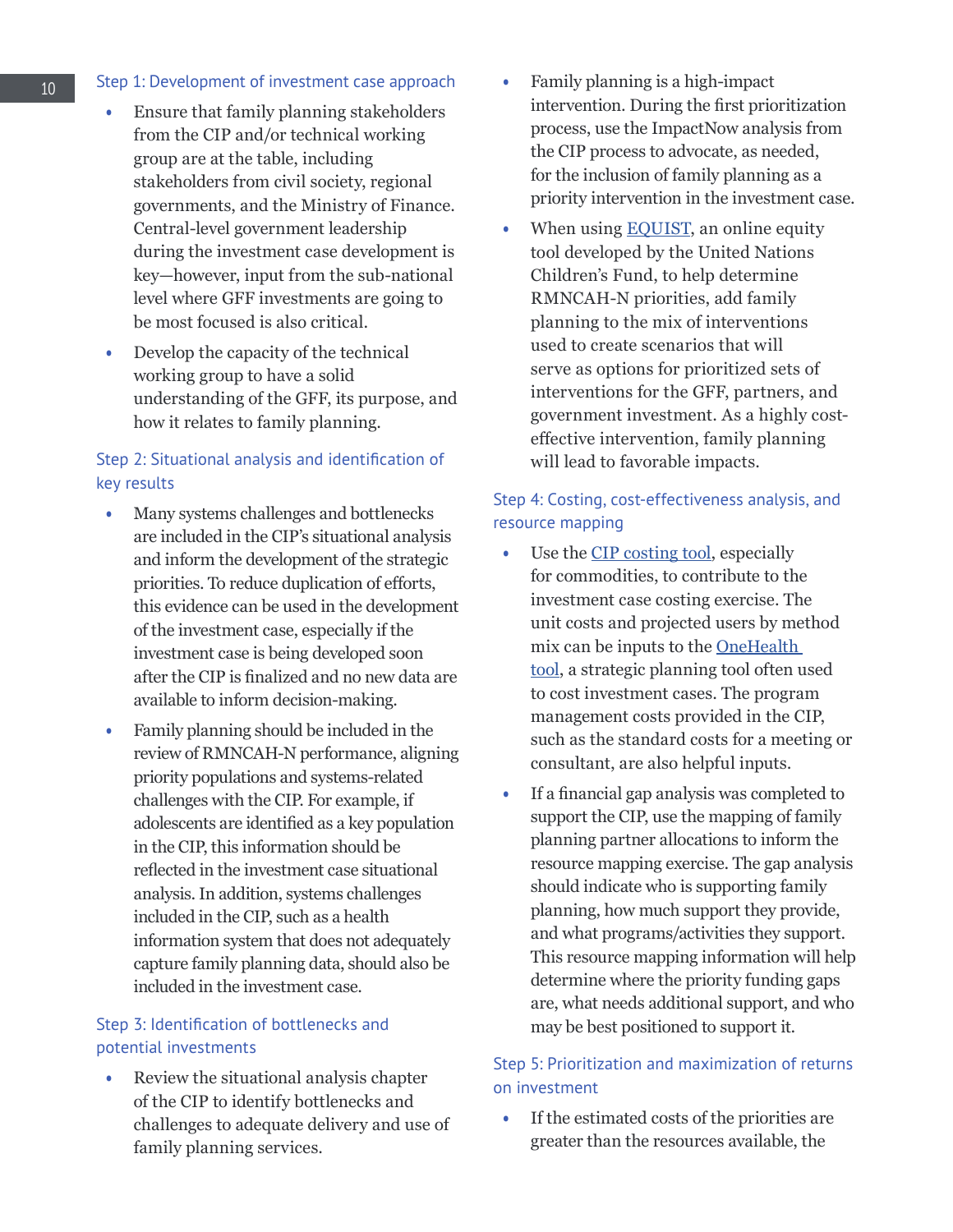previously identified priorities will need to be revisited. During this reprioritization process, use the results from the CIP gap analysis as well as costs of the most effective interventions to show the need for family planning and advocate for continued inclusion of specific family planning priorities.

#### Step 6: Monitoring and evaluation

• Use the existing monitoring and evaluation framework in the CIP to identify both outcome and process indicators for family planning to include in the investment case. The objectives and targets for mCPR, for example, should follow the same trend and ambition that was laid out in the CIP.

### Step 7: Agreement on sources of financing for the investment plan

• Family planning stakeholders should be involved throughout the process, including in the validation of the document and the discussion with partners and government about financing the investment case.

If an operational plan is developed for the implementation of the investment case, the CIP could be used to inform this activities-based plan, which is similar to the CIP.

## **Using the GFF Investment Case to Inform the CIP**

The CIP development process consists of a series of three phases, with 10 steps (see Figure 2). The CIP development team can take deliberate actions throughout the first seven steps to ensure that CIP strategic priorities reflect those already identified in the investment case.

## Step 1: Obtain government and key stakeholder buy-in and secure resources for CIP development

- Review the investment case and clearly define the rationale for developing a CIP and how the investment case will inform the CIP.
- Include the GFF government focal person and GFF liaison officer as part of the CIP Task Force—a group of key stakeholders who provide oversight, guidance,

## **PLAN STEP 1:** Obtain government and key stakeholder buy-in and secure resources for CIP development **STEP 2: Detail the roadmap for CIP development DEVELOP Stakeholder STEP 3: Conduct a family planning situational analysis Engagement STEP 4:** Define a technical strategy with sub-activities and timeline **Capacity STEP 5: Estimate resources and costs Development STEP 6:** Set up institutional arrangements for execution **Advocacy STEP 7:** Secure final approval and launch the plan **EXECUTE STEP 8:** Provide effective stewardship for CIP execution **STEP 9:** Design and implement performance monitoring mechanisms **STEP 10:** Develop and implement a resource mobilization plan

#### Figure 2. CIP Development Process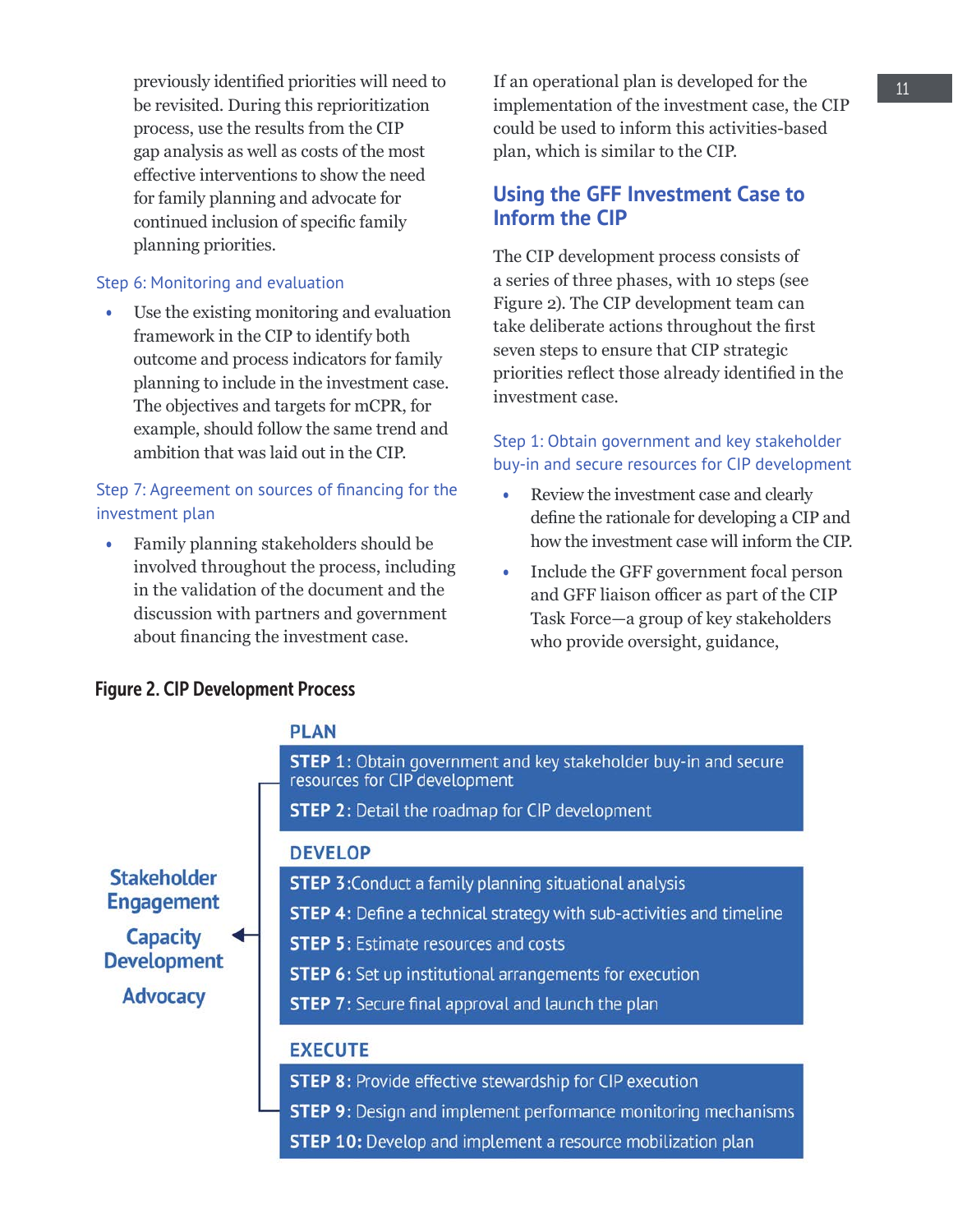#### Step 2: Detail the roadmap for CIP development

• The CIP Technical Support Team (TST) the core group that supports the day-today development of the CIP—should hold a consultation with GFF focal persons and partners at the country level as a key activity in the CIP development process.

## Step 3: Conduct a family planning situational analysis

• The TST should review the situational analysis component of the investment case to identify key family planning gaps, bottlenecks, and opportunities to inform a holistic review of the family planning landscape to be discussed with the CIP Task Force.

## Step 4: Define a technical strategy with subactivities and a timeline

• The TST should review and present the family planning priority interventions articulated in the investment case to the CIP Task Force when discussing the CIP's technical strategy. The strategy should reflect these priority interventions as appropriate.

#### Step 5: Estimate resources and costs

- The TST should review and understand the investment case costing assumptions and estimates to inform the CIP costing process. If the [OneHealth Tool](https://www.avenirhealth.org/software-onehealth) was used in the investment case costing, unit costs for commodities, management activities, and communications, among other areas, can be used in the [CIP costing tool](http://www.healthpolicyplus.com/pubs.cfm?get=2101), as well as population estimates for forecasting method needs.
- Consider presenting scenarios at different financing levels that not only show the total needs of the family planning program to reach targets but also the priorities that should be financed given the current fiscal space and limited resources.

## Step 6: Set up institutional arrangements for execution

• The linkages between the CIP Task Force and the GFF coordination mechanism should be clearly outlined in the institutional arrangements section of the CIP, including for partner coordination, resource mobilization, and performance monitoring. This will help foster continued coordination during the execution phase of the CIP (steps 8–10).

#### Step 7: Secure final approval and launch the plan

• Engage with and disseminate the CIP to stakeholders at the government level working on the GFF, as well as the GFF secretariat and focal persons, to ensure that they comprehend family planning priorities as articulated in the CIP, especially if changes were warranted on how investment case intervention priorities were included in the CIP.

Overall, the investment case tends to be more systems-oriented than the CIP. The more the CIP can identify, cost, and contribute to addressing health system needs, the more useful the process and document will be—not only for the investment case but also to inform broader health financing reform efforts.

# Conclusion

Overall, family planning—as an evidence-based intervention with a high return on investment is a prioritized intervention in RMNCAH-N investment cases. In most cases, the development periods for CIPs and investment cases do not overlap although they largely follow similar strategic planning processes and involve a consultative process. Technical teams entrusted to develop these plans must deliberately ensure that synergies and linkages between the two documents exist by: (1) engaging and consulting with the right stakeholders in the development process (i.e., stakeholders who were deeply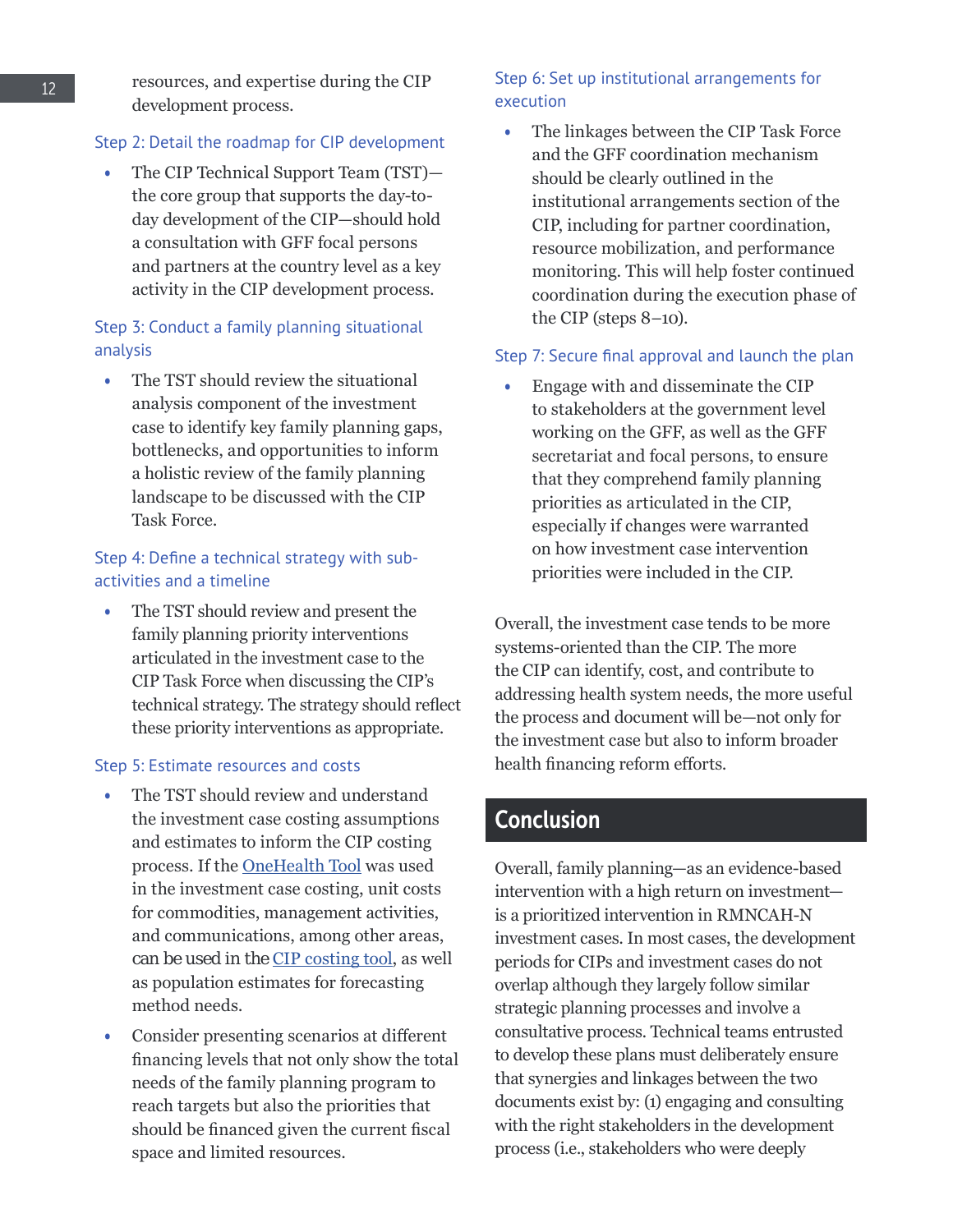involved in the strategic planning processes of the other document and/or those who are actively involved in the execution of the plans), and (2) understanding the rationale for decision-making used to identify the selected priority interventions.

In most cases, the development of the CIP and the GFF investment cases align and serve as examples of how to best coordinate and leverage funding for family planning. Countries with both a CIP and GFF investment case have an even greater opportunity to ensure coordination on family planning financing, align priorities, and avoid duplication of efforts, as well as promote a high-level political commitment to family planning. As the GFF expands to additional countries, it will be even more important that alignment be considered early in the process.

However, the development of an RMNCAH-N investment case is only one step in the GFF process. The project appraisal document, which serves as the contractual point of reference between the government, GFF, and World Bank, should also represent the investment case priorities—including family planning. The investment case should also be used to align funding priorities for the government and other donors, including the U.S. Government. The next step is to ensure that the investment case is translated into action in the project appraisal document and other World Bank financing instruments, as well as other governmental and donor-supported annual plans, and continues to support family planning efforts as planned and agreed upon by stakeholders.

Similarly, the development of the CIP is a first step for a country to systematically act to achieve national family planning goals. The subsequent crucial step is execution. During the execution process, the Ministry of Health, as the steward of the CIP and the investment case, should ensure that a continuous process is in place to meaningfully engage stakeholders working on the plans' implementation. There should be clarity among all parties involved, including

GFF financing partners, on priorities, gaps, and sources of funding for family planning. Finally, performance monitoring processes for the CIP and investment cases should be mutually reinforcing, using the same indicators and data sources, to the extent possible.

## Works Consulted

Ethiopia Ministry of Health. 2015. *Health Sector Transformation Plan, 2015/16-2019/20.* Addis Ababa: Ministry of Health, Ethiopia.

Ethiopia Ministry of Health. 2016. *Costed Implementation Plan for Family Planning in Ethiopia 2015/16-2020*. Addis Ababa: Ministry of Health, Ethiopia.

Family Planning 2020 (FP2020). n.d. "Costed Implementation Plans: Strengthening Investments in Family Planning." Available at [http://www.familyplanning2020.org/cip.](http://www.familyplanning2020.org/cip)

FP2020. 2018. "FP2020 Catalyzing Collaboration 2017 – 2018." Available at<http://progress.familyplanning2020.org/>.

Federal Government of Nigeria. 2014. *Nigeria Family Planning Blueprint (Scale-Up Plan).* Abuja: Federal Government of Nigeria.

Federal Government of Nigeria. 2016. *Investment Case: Reproductive, Maternal, Newborn, Child, Adolescent Health and Nutrition.* Abuja: Federal Government of Nigeria.

Global Financing Facility. 2015. "Business Plan for the Global Financing Facility in Support of Every Woman Every Child." Available at https://www.globalfinancingfacility.org/sites/qff\_ [new/files/GFF\\_Business\\_Plan\\_FINAL%20web%20version.pdf.](https://www.globalfinancingfacility.org/sites/gff_new/files/GFF_Business_Plan_FINAL%20web%20version.pdf) 

Global Financing Facility. 2018. "Annual Report 2017-2018." Available at [https://www.globalfinancingfacility.org/sites/](https://www.globalfinancingfacility.org/sites/gff_new/GFF-Annual-report/ann_rep.html) [gff\\_new/GFF-Annual-report/ann\\_rep.html.](https://www.globalfinancingfacility.org/sites/gff_new/GFF-Annual-report/ann_rep.html) 

Government of Liberia. 2018. *Liberia Family Planning Costed Implementation Plan (2018-2022).* Monrovia: Ministry of Health and Social Welfare, Government of Liberia.

Kates, J., A. Wexler, and E. Lief. 2018. *Donor Government Funding for Family Planning in 2017.* San Francisco: The Henry J. Kaiser Family Foundation.

Lasway, C. 2017. "Country Execution of FP 2020 Commitments: Role of Costed Implementation Plans in Mobilizing Financial Resources." PowerPoint presentation at the London Summit on Family Planning, July 11, 2017.

Ministère de la Santé et de l'Action Sociale. 2018. *Dossier D'investissement pour la Réduction de la Mortalité Maternelle, Néonatale, Infanto Juvénile et des Adolescent(s) Jeunes.* Dakar: Ministère de la Santé et de l'Action Sociale, Sénégal.